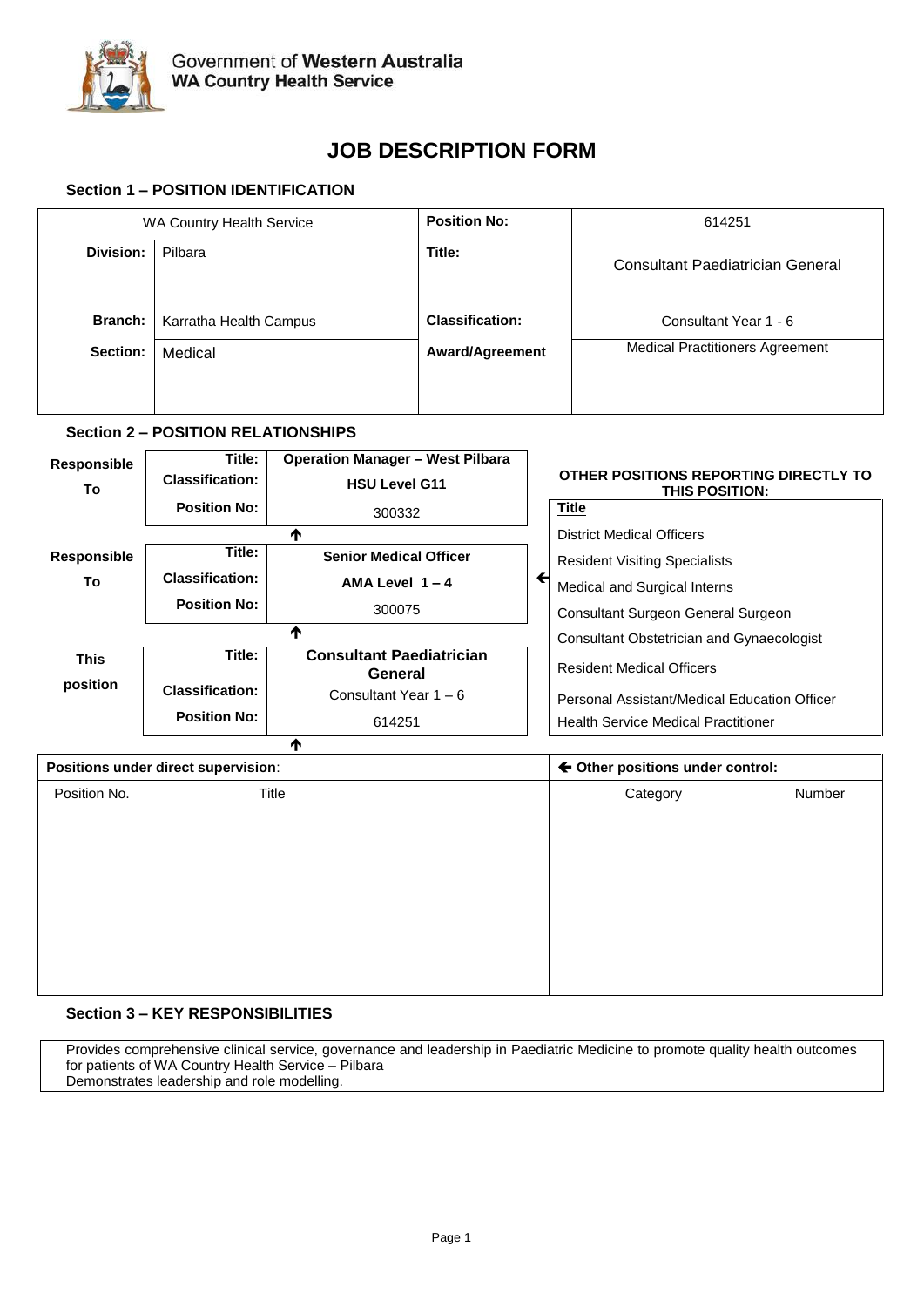| <b>TITLE</b> | Consultant Paediatrician General | <b>POSITION NO</b>    | 614251                |
|--------------|----------------------------------|-----------------------|-----------------------|
|              |                                  | <b>CLASSIFICATION</b> | Consultant Year 1 – 6 |



The WA Country Health Service (WACHS) is the largest country health system in Australia and one of the biggest in the world, providing health services to approximately half a million people, including 45,000 Aboriginal people, over a vast two and a half million square kilometres area.

WA Country Health Service hospitals handle as many births as the State's major maternity hospital – and as many emergency presentations as Perth metropolitan hospitals combined. The range of health services provided cover population health, mental health, Aboriginal health and aged care.

Our dedicated and committed staff work hard to fulfil our purpose *Working together for a healthier country WA,* to deliver health services that support the health and well-being of individuals and communities in rural and remote Western Australia.

# **OUR MISSION**

To deliver and advance high quality care for country WA communities

# **OUR VISION**

To be a global leader in rural and remote healthcare

# **OUR STRATEGIC PRIORITIES**

*Caring for our patients -* Providing safe, patient-centred care, ensuring the needs of our patients are at the core of everything we do

*Addressing disadvantage and inequity -* Delivering focussed and accessible services for those who need it most *Building healthy, thriving communities* - Supporting country people to be as healthy as they can be and continuing to play our part in the economic and social viability of country communities

*Delivering value and sustainability -* Ensuring that the services we provide are sustainable and we are transparent about our performance

*Enabling our staff* - Supporting our staff to deliver great care, empowering them to learn, grow, innovate and lead *Leading innovation and technology* - Embracing innovation and technology to create a safer, more connected and equitable health system

*Collaborating with our partners* - Partnering to deliver more integrated services that improve patient outcomes and experience, giving consumers more choice and control

# **OUR VALUES**

*Community* – We live and work in country communities. We are invested in the health, wellness and viability of country communities and the vibrancy, diversity and future of country WA.

*Compassion* – We are inclusive, respectful, and considerate. We care deeply about the people in our care and country communities.

*Quality* – We provide safe, high-quality care, constantly striving to innovate, improve and achieve trust in our care. *Integrity* – We bring honesty, collaboration and professionalism to everything that we do.

*Equity* – We are passionate about fairness in healthcare for all Western Australians, especially the most vulnerable and disadvantaged people and communities.

*Curiosity* – We continually enquire and seek to understand, using the best evidence, insight and research to improve care.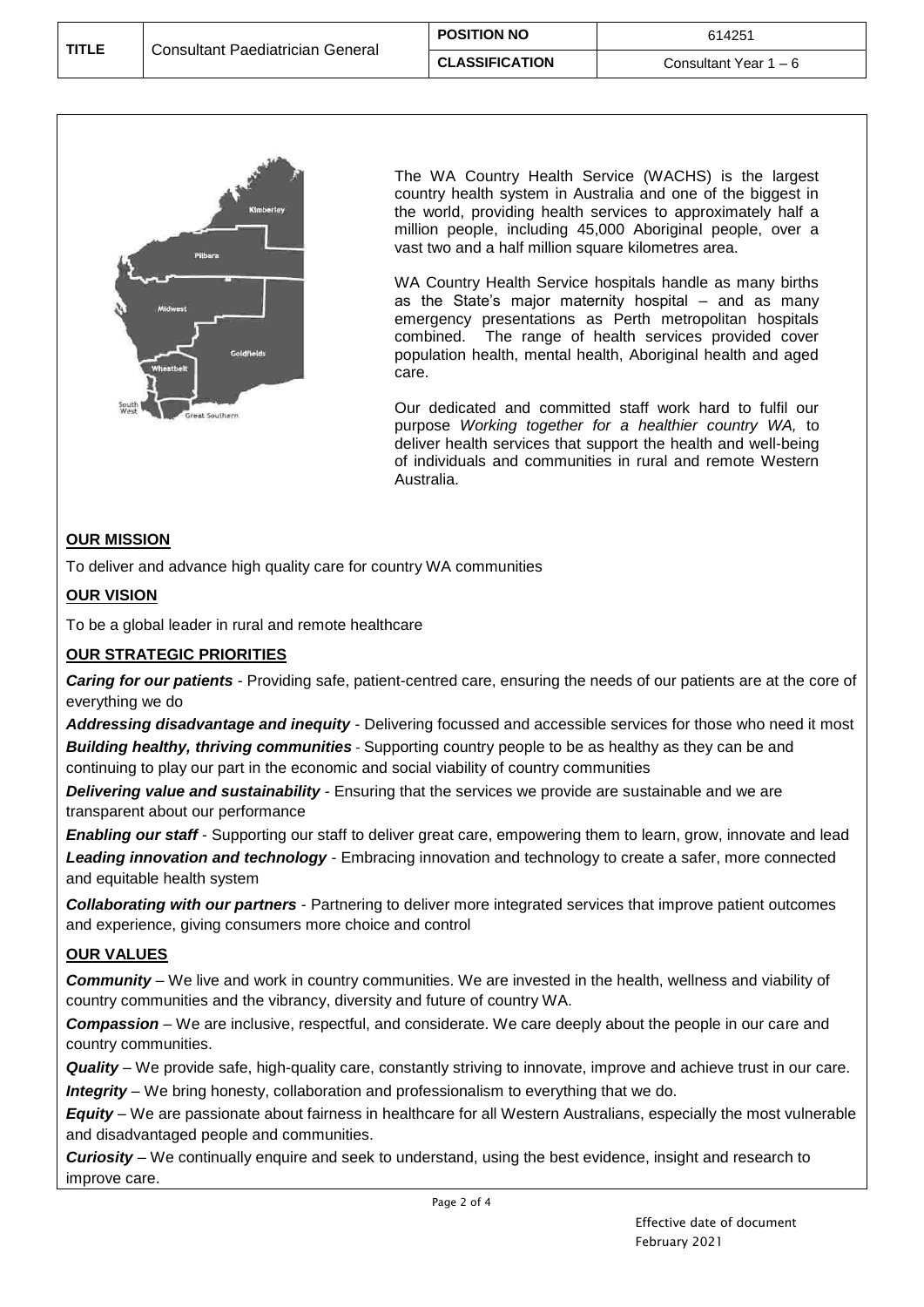# **Section 4 – STATEMENT OF DUTIES**

| Duty No. | <b>Details</b>                                                                                                                                                                                                                                                                                                                                                                         | Freq. | % |
|----------|----------------------------------------------------------------------------------------------------------------------------------------------------------------------------------------------------------------------------------------------------------------------------------------------------------------------------------------------------------------------------------------|-------|---|
| 1.0      | Provides community based and acute clinical management of West Pilbara                                                                                                                                                                                                                                                                                                                 |       |   |
| 1.1      | paediatric patients.<br>In consultation with others develops and provides an integrated WA Country Health<br>Service (WACHS) Pilbara regional paediatric medical service including the provision<br>of telephone consultation and advice. Service provision will need to be flexible and                                                                                               |       |   |
| 1.2      | may vary from time to time depending on organisational needs and objectives.<br>Supervises junior medical staff, including assessment of staff performance in<br>relation to clinical competence, adherence to standards, timely and accurate<br>documentation, and communication with patients, relatives, peers, other staff and<br>doctors in other hospitals and in the community. |       |   |
| 1.3      | Participates in professional continuing educational activities, regular performance<br>review and provides evidence of maintaining current knowledge and skills.                                                                                                                                                                                                                       |       |   |
| 1.4      | Demonstrates professional standards and ethics as is appropriate to the seniority<br>and leadership role of clinical staff and according to WACHS Pilbara code of<br>conduct.                                                                                                                                                                                                          |       |   |
| 1.5      | Demonstrates excellence in interpersonal skills when dealing with patients,<br>colleagues, nursing, allied health and support staff.                                                                                                                                                                                                                                                   |       |   |
| 1.6      | Demonstrates a team based approach to clinical care.                                                                                                                                                                                                                                                                                                                                   |       |   |
| 2.0      | Participates in departmental and other meetings as required to meet organisational<br>and service objectives.                                                                                                                                                                                                                                                                          |       |   |
| 2.1      | Provides medical, insurance and legal reports and other management tasks as<br>appropriate.                                                                                                                                                                                                                                                                                            |       |   |
| 2.2      | Ensures the ongoing application of continuous quality improvement principles in<br>systematically evaluating and meeting customer needs.                                                                                                                                                                                                                                               |       |   |
| 2.3      | Demonstrates willingness to achieve departmental and organisational objectives in<br>a feasible and innovative manner.                                                                                                                                                                                                                                                                 |       |   |
| 2.4      | Commits to developing WACHS Pilbara as a centre of excellence for provision of<br>rural health in Western Australia                                                                                                                                                                                                                                                                    |       |   |
| 2.5      | Participates in WACHS Pilbara Emergency Management Program planning,<br>strategy and practices.                                                                                                                                                                                                                                                                                        |       |   |
| 3.0      | Participates in general continuing educational activities and postgraduate training                                                                                                                                                                                                                                                                                                    |       |   |
| 3.1      | programs for junior medical staff, particularly trainees in paediatric medicine.<br>Participates in Teaching Programs for undergraduate medical students.                                                                                                                                                                                                                              |       |   |
| 3.2      | Supervises, guides and teaches nursing, allied health and other support staff as<br>appropriate.                                                                                                                                                                                                                                                                                       |       |   |
| 3.3      | Participates in departmental academic activities.                                                                                                                                                                                                                                                                                                                                      |       |   |
| 3.4      | Participates in clinical research where appropriate and active promotion of research<br>activities wherever possible.                                                                                                                                                                                                                                                                  |       |   |
| 3.5      | Complies with all regulatory requirements with respect to prescribing.                                                                                                                                                                                                                                                                                                                 |       |   |
|          |                                                                                                                                                                                                                                                                                                                                                                                        |       |   |
|          | The occupant of this position will be expected to comply with and demonstrate a<br>positive commitment to the WACHS values and the highest achievement in                                                                                                                                                                                                                              |       |   |
|          | demonstrating positive commitment to Equal Employment Opportunity, Occupational<br>Safety & Health, Public Sector Standards, Code of Conduct, Code of Ethics, Quality                                                                                                                                                                                                                  |       |   |
|          | Improvement, Performance Management, Customer Focus, Disability Services Act<br>and Confidentiality throughout the course of their duties.                                                                                                                                                                                                                                             |       |   |